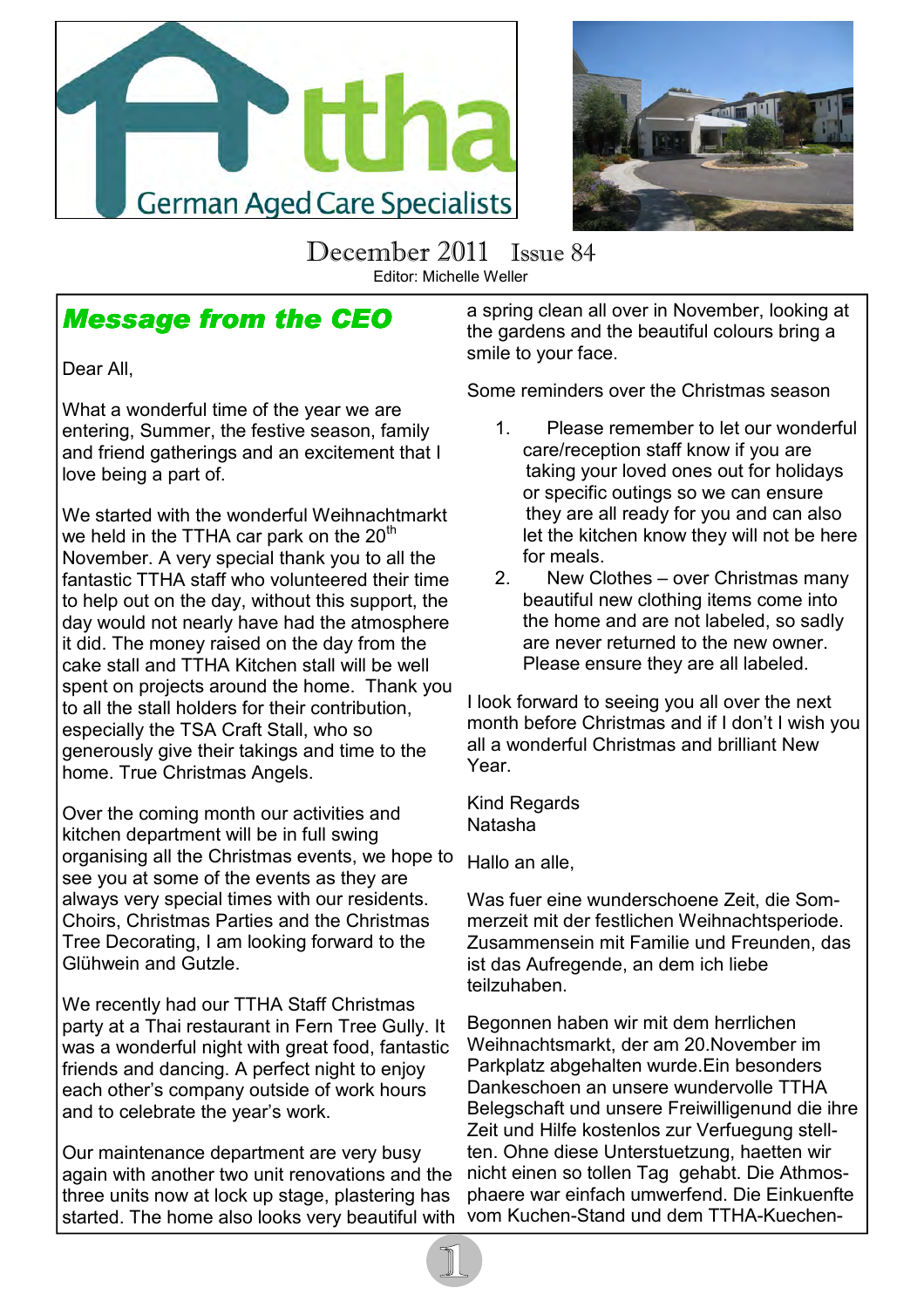Stand kommen Projekten im Heim Zu Gute. Danke auch an alle Stand-Halter fuer ihre Unterstuetzung, speziell dem TSA Handarbeits-Stand, die wieder einmal ihr Einkommen und ihre Zeit dem Heim so grosszuegig zur Verfuegung stellten. Wahre Weihnachts-Engel.

Im laufenden Monat werden unsere Aktivitaeten und das Kuechen Personal besonders beschaeftigt sein mit all den speziellen Weihnachtsveranstaltungen. Wir hoffen sie alle bei moeglichst vielen Veranstaltungen zu sehen, da diese besonders schoene Zeiten mit unseren Heimbewohnern sind.

Choere, Weihnachtsparties und das Dekorieren des Weihnachtsbaumes, Besonders freue ich mich auf den Gluehwein und die Gutzle!

Kuerzlich hatten wir unsere TTHA- Angestellten Weihnachtsfeier in einem Thai Restaurant in Ferntree Gully. Ein besonders schoener Abend mit prima Essen, netten Freunden und Tanzen. Ein perfekter Abend um ihn gemeinsam ausserhalb der Arbeit zu geniessen und das Arbeitsjahr zu feiern.

Unsere Instandhaltungs-Abteilung ist zur Zeit sehr beschaeftigt mit zwei weiteren Unit-Renovierungen und die 3 neuen Units sind schluesselfertig und die Innenarbeiten haben begonnen.Nach dem Fruehlingsputz sieht unser Heim wieder besonders huebsch aus . Wenn man den Garten und die wunderschoenen Farben betrachtet, kann man einfach nur laecheln und sich freuen.

Hier noch ein paar Dinge zur speziellen Beachtung ueber die Festtage!

 Bitte informieren sie unser Pflegepersonal/ Rezeption , wenn sie ihre Lieben fuer ein paar Tage oder spezielle Zeiten mit sich nehmen moechten. So koennen wir dafuer sorgen, dass alles zur bestimmten Zeit fertig ist und wir koennen die Kueche informieren, wenn die betreffende Person eine bestimmte Mahlzeit nicht benoetigt.

Neue Bekleidung- ueber die Weihnachtszeit werden viele neue Bekleidungsstuecke ins

Heim gebracht, die nicht gekennzeichnet sind. So kann es passieren, dass diese nie wieder bei dem eigentlichen Eigentuemer landen. Bitte machen sie sicher, dass alles gekennzeichnet ist. Danke

Ich freue mich darauf viele von ihnen vor Weihnachten zu sehen und falls dieses nicht geschehen sollte, wuensche ich ihnen jetzt schon ein wundervolles Weihnachtsfest und ein tolles Neues Jahr.

Natasha Wilkinson



"Life is about laughing and living in good & bad times. Getting through whatever comes our way and looking back and smiling" Unknown

In the months of October and November we have welcomed to our home the following new Permanent residents:

Mrs Wilma Nitz—OLH Upper, Mr HansKarl Baldenhofer—Altersheim, Mr Hans Petz—Warrina Ground, Mrs Irmgard Roubicek—OLH Upper, Mrs Margaret Ciulada—OLH Upper,

We trust that after a settling in period our new residents will enjoy new friendships and a wide range of activities and events held in our Home. All are welcome and encouraged to partake.

Mrs Lorraine Neef was also admitted to our home on 3rd October, but sadly she passed away very quickly on 31st October.

"Unser Leben ist nicht durch die Anzahl unserer Atemzuege zu erfassen, sondern durch die Augenblicke, die uns den Atem rauben."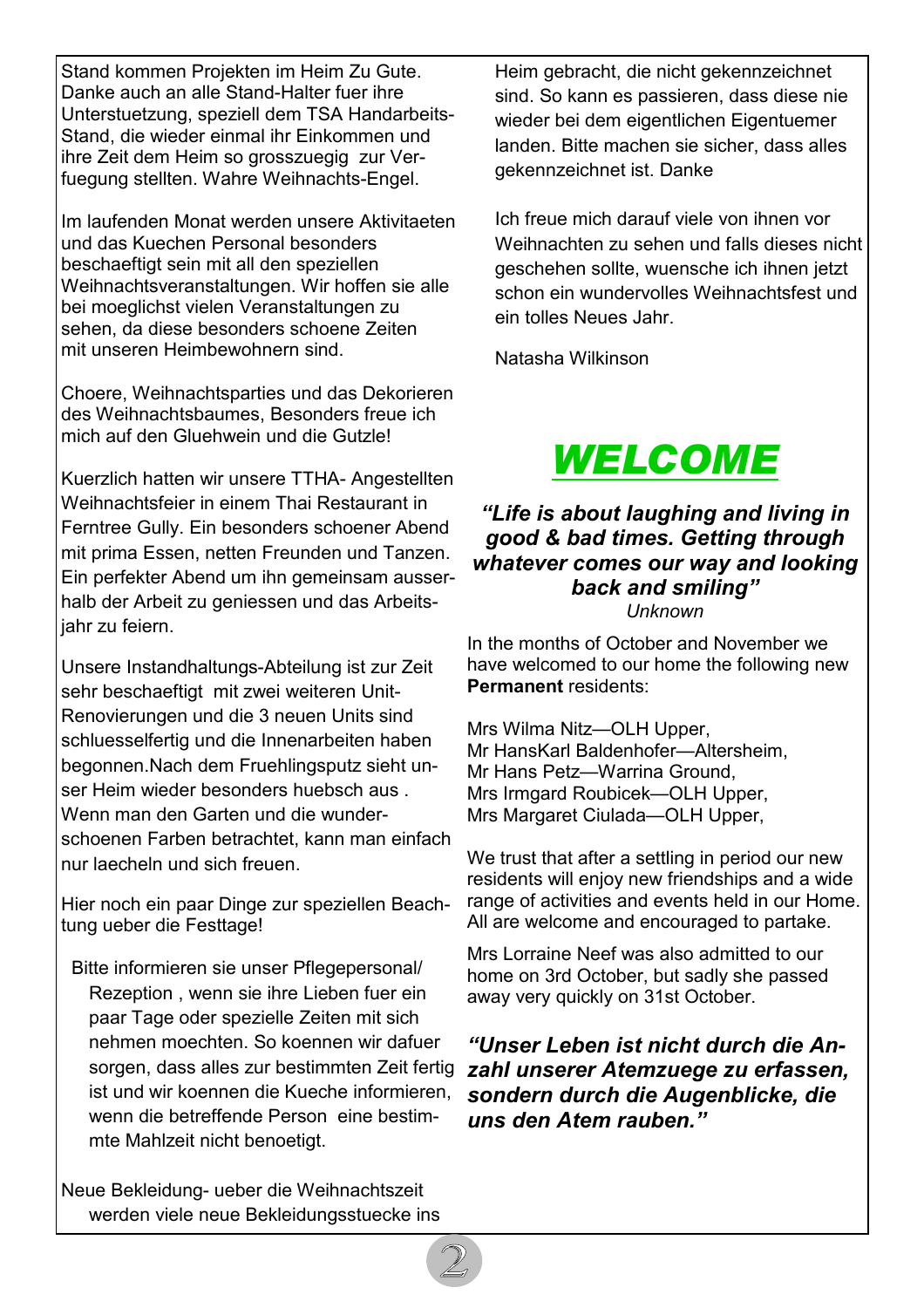

# Important Information for Residents and Family Members

The Australian Electoral Commission have arranged to visit our facility in person as it has come to their attention that many of our Residents are not enrolled correctly.

They will be visiting our Home to gather the required information directly from our Residents or Family Members on:

# **Tuesday 24th January 2012 At 1.00pm**

If at all possible, it would be greatly beneficial if a family member attend this visit to ensure the information given is correct and that the Resident understands this process.

Failing a family member being able to attend, TTHA will ensure an International Volunteer is available to assist in this process.

Thank you for your assistance in this matter.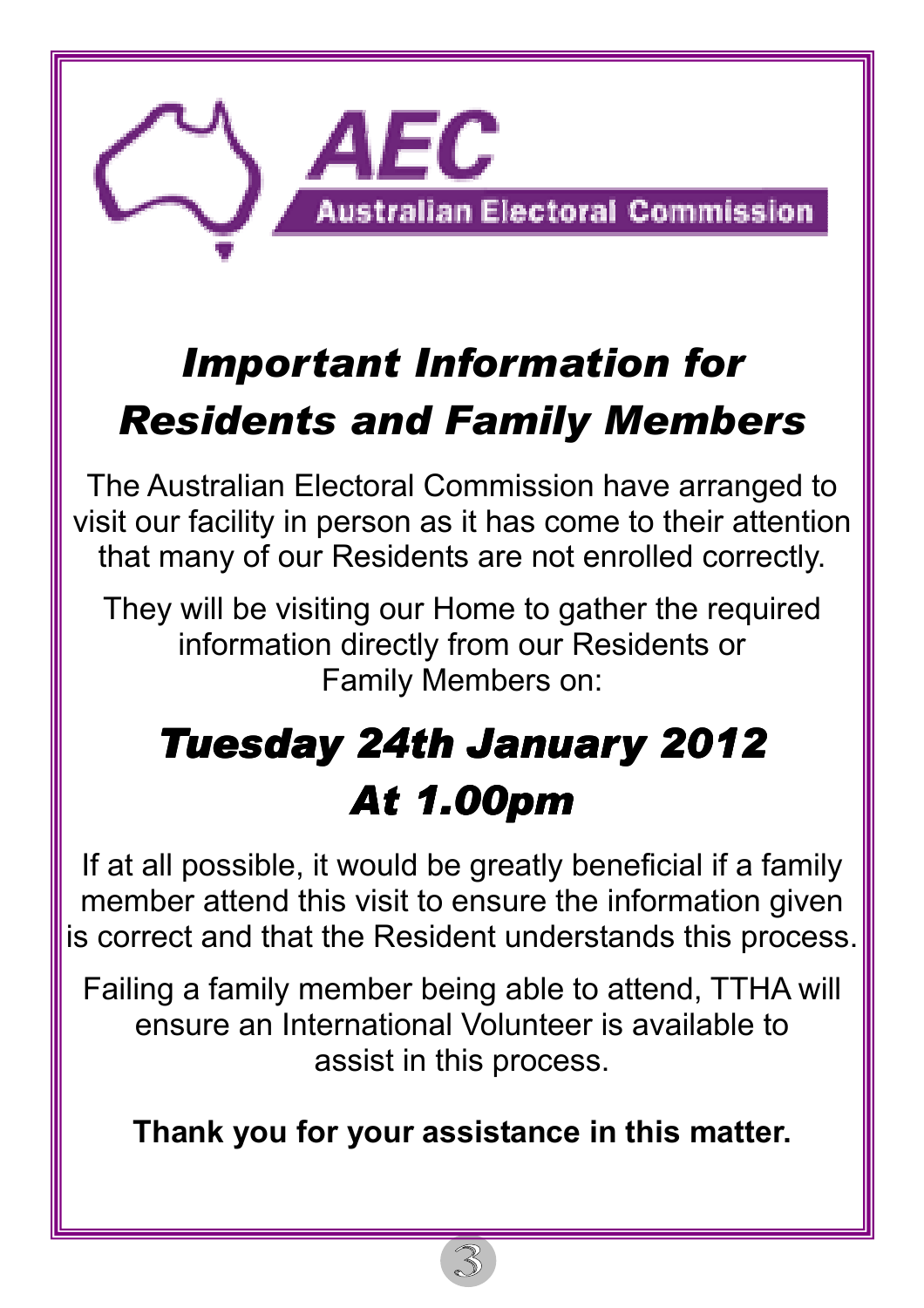# TTHA Activities and Entertainment

Hello

It is December and Christmas cheer is here again! Nearly another year gone, and as we say every year—where did it go?

We have had a very busy time here at TTHA, and it is not going to slow down anytime before the big 24 $^{\sf th}$ .

But first a quick review of last couple of month's events:

To end September with a bang we had the (now) annual Oktoberfest. And what a Fest it was – brilliant! We squeezed over 110 guests into the decorated Dr Schreiber Dining Room which had a real Bavarian theme with tons of blue and white everywhere, and the odd German Flag to remind us that though the Bavarians might think a bit differently, they really do belong to the rest of Germany!

Many guests turned up in traditional folk costume, and our team decked themselves out in Dirndls or Lederhosen. Everyone looked fantastic and it really added to the atmosphere. The kitchen team was busy days in advance, cooking up a fantastic German meal: Sauerkraut, German Sausages, Leberkase, Spatzle and individual little desserts and I know there were many requests for a second helping! The wine and the beer were also very popular and kept our volunteers and workers busy serving everyone. Though we only had music from the CD player (our Music-Man had to cancel at the last minute) there was still quite a bit of singing and shaukling going on.

We had many happy guests leaving with a smile on their face and another good day to be remembered in the future.

I would like to mention that we had a great team working that day, so many people volunteered their time to help with the setting up of the room and decorations, serving the meal and Starting off November Beverley Fashions came drinks, joining in the fun, and then after it was all over, cleaning up and restoring the Dr Schreiber Dining Room back to its original state things at summer sale prices. ready for dinner that evening.



On Wednesday 12th October those gorgeous dogs from Oz Dogs came in to perform for us as well as to be petted and cuddled by everyone. They always lift the spirits.







Moore Shoes were in-house on Tuesday 18th October, and there were many shoppers and browsers taking advantage of the possibility to purchase shoes and slippers at TTHA.

As always the Melbourne Cup Sweep was a bit of fun and the chance to have a bet on the horses.

in with their huge array of clothing, and the residents took up the opportunity to purchase

Continued Page 6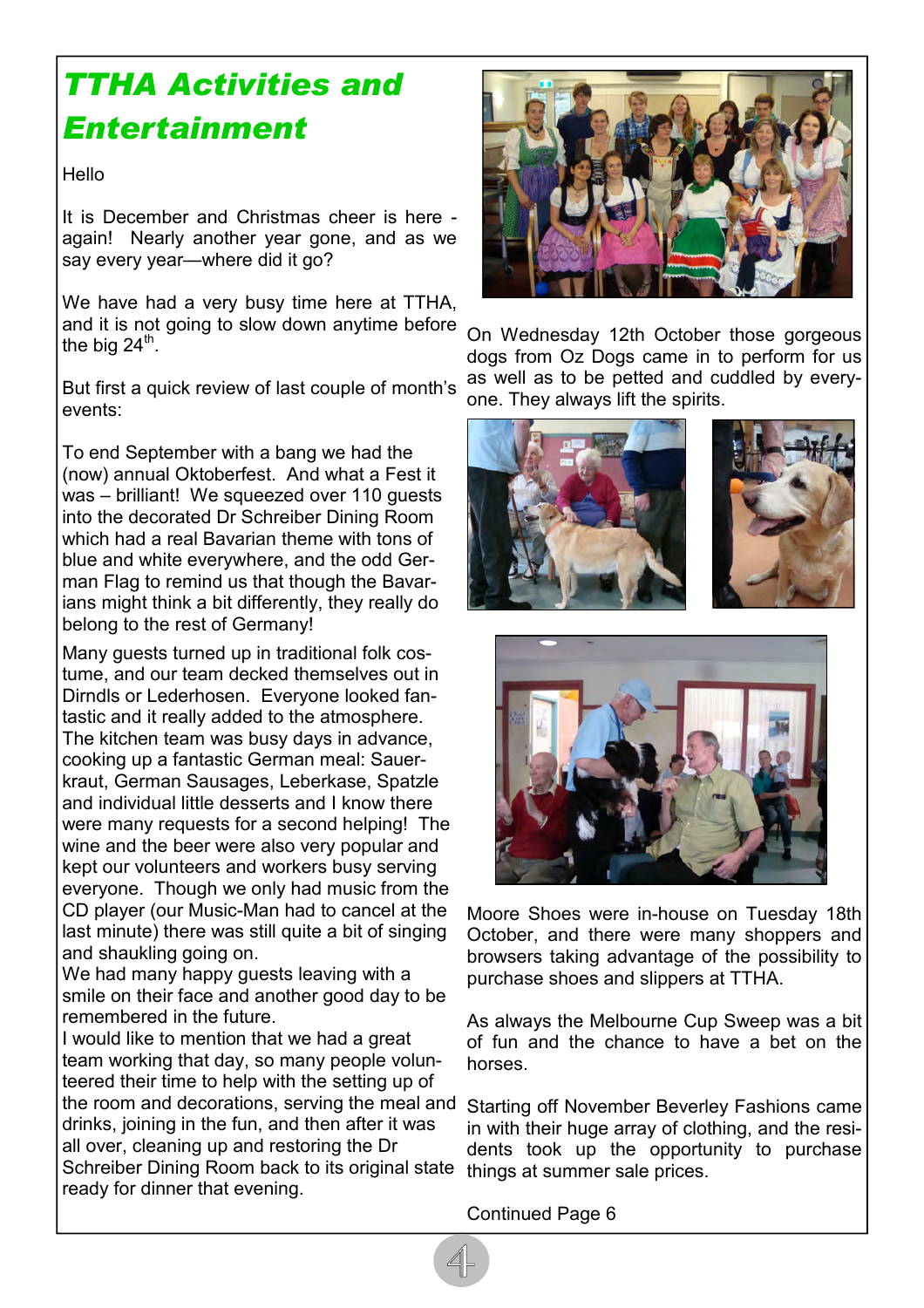# TTHA Activities and Entertainment (Con'd)

Wednesday 9<sup>th</sup> November, but various other wonderful gift ideas, including colorful decoracal talents by playing various instruments with occasions, personally named Christmas bauence. We hope to have them here again soon.





The sun shone, the smell of delicious waffles, cakes and coffee floated through the air, the sound of talking and laughter was to be heard, and crowds gathered around the stalls, the TTHA Weihnachtsmarkt was officially open for business!

This was the first year we had moved the market from the traditional Wednesday to a Sunday, and along with that change we had organized more great craft and gift giving stalls, more food stalls, and entertainment for the kids and even a wonderful organ grinder.

All day people enjoyed the delicious food, played with the ducks, goats and friends which

the Animal Zoo had brought, caught up with friends and neighbors and bought Christmas presents for the coming festive season.

Not only did the Bayswater South Primary tiful decorations which were popular with young School Choir come in to perform for us on and old. Stall holders also sold many other students from the school showed us their musi-tive candles, beauty products and cards for all varying degree of ability! It was a lovely morn-bles and water bottles, artistic "living art" plants, ing with many residents joining in with the odd genuine German Chocolates and treats, and tune and enjoyed watching the children per-so much more. . Residents, relatives, friends form. The kids also gained a lot of benefit from and visitors from not only Bayswater but also having the chance to get up in front of an audi- the wider community enjoyed all that was on The Templer Handcraft Group had made beauoffer. Many volunteers and staff helped in so many ways to make the day a success, thank you so very much to all of you! It was a great day that brought many memories and a good start to the Christmas season which we are now in.

#### While still on the subject of the

Weihnachtsmarkt, I would like to thank everyone who donated towards our annual Christmas Raffle, which is one of our major fundraisers—it is the biggest and best ever! If you have not yet purchased tickets or would like to buy some more, please just see the lovely reception team. They have all the tickets still on sale until Wednesday 14<sup>th</sup> December.

By the way, there are still yummy genuine German chocolates, biscuits and other delicious items that can be purchased. These are also at reception or available through our mobile shop.



More Weihnachsmarkt photos on Page 7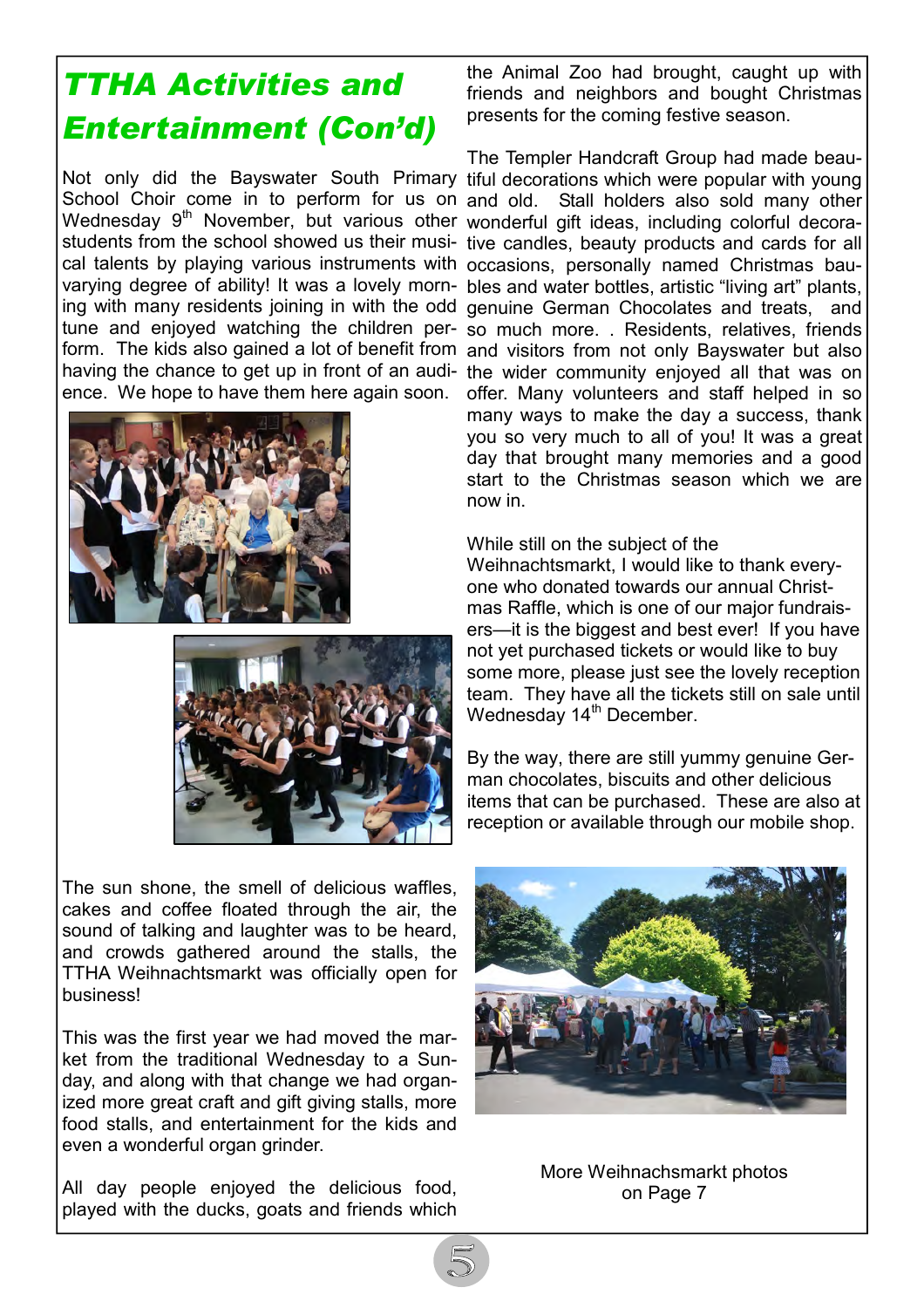### More Weihnachsmarkt Photos





After the huge success of the Weihnachtsmarkt starting us on the way into the festive season the "1. Advent" was celebrated at TTHA with a performance by the Swiss Choir. This is always terrific entertainment, they sing, they dance, they yodel. And though sometime we might not understand exactly the words (!!), the tunes are well know to our hearts and we can sing along in any language we desire. Everyone had a wonderful time and many happy faces were seen walking back to their rooms after the event. Being a weekend event I would like to thank all the nursing staff who helped us organize everything to have this event run so smoothly. It takes a lot of time just bringing everyone up to the Tabulam Dining Room and then taking them back afterwards. So thank you for making this possible for our residents.

#### EVENTS CALENDER

#### **DECEMBER**

Christmas is not called the silly season for nothing – and we have lots of events planned for the month of December!!

#### Gutzle Backen with Residents

As part of the lead-up to Christmas and to get into the festive mood, we are going to bake traditional "Gutzle" with TTHA residents and need some helpers!

If you would like to help with the preparation and baking, call me.

#### Liedertafel Choir – Sunday December  $4<sup>th</sup>$  (2. Advent) – 1.15pm Tabulam Dining Room

An all male choir, they are renowned throughout Melbourne, and we are most fortunate to have them perform a repertoire of Traditional German Christmas Carols for us in our own home. An event not to be missed.

#### Live Christmas Tree Decorating with Glühwein Happy Hour—Friday December 9th - 2pm in the reception foyer

Lots of singing (that gets merrier with the consumption of the Glühwein!) and Christmas spirit to be enjoyed while the scent of the tree adds to the atmosphere. Decorating is mandatory extra!

Liederkranz Choir —Sunday December 11th (3. Advent) - 3pm Tabulam Dining Room The last of the choirs to visit before Christmas.





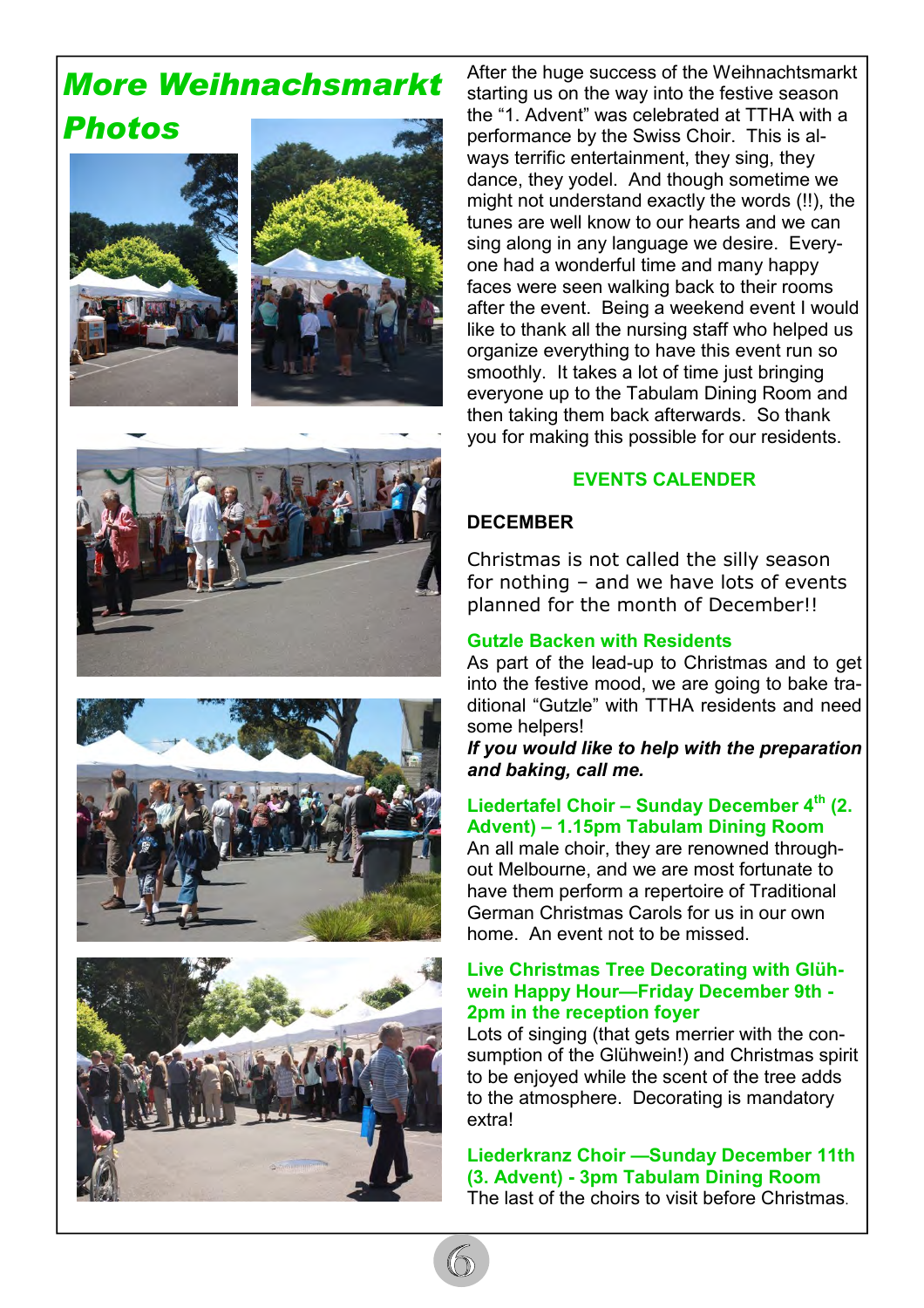# TTHA Activities and Entertainment (Con'd)

#### Resident & Relatives Meeting – Wednesday December 14<sup>th</sup> – 10.30am Warrina Upper Lounge

Everyone is welcome to have their input into TTHA. Listen to what has been happening around the home and have a chance to talk to the managers of the different areas. At this meeting we will also be drawing the 31 prizes of the TTHA Raffle – remember to buy your tickets at reception!

#### Special Lutheran Service – Wednesday December 21<sup>st</sup> – 11am Tabulam Dining Room

Pastor Stern will be holding a special Christmas Service for all residents wishing to attend. If you would like to come along, please let either myself, or reception know and we will pick you up on the day.

#### CHRISTMAS PARTIES 2011

**ILU Christmas Party** – Friday December  $16<sup>th</sup>$  – 5pm – Dr Schreiber Dining Room.

IMPORTANT: All residents who usually eat the evening meal in the Dr Schreiber Dining Room are advised that due to the Christmas Party, residents will receive their meals either in their rooms or in their lounge areas.

Tabulam Christmas Party – Tuesday December  $20^{th}$  – 2.30pm – Tabulam Dining Room

OLH, Warrina and Altersheim Christmas **Party –** Thursday December  $22^{nd}$  – 2.30pm – Dr Schreiber Dining Room

Helpers are always needed and greatly appreciated for any of the Christmas Parties.



After many years of diligently running our Monday evening Movie Night for us, Gudrun and Inge have decided to resign from their job as of the end of December. I would like to say a special thank you to both theses ladies, they have

volunteered many hours of their time, not only on the Monday nights, but also sourcing the ice-creams, the wine, making up lists of the next month movies, setting up chairs and tables, and all manner of other jobs that they simply took on board. We have been very lucky to have both of them involved with TTHA. So thank you very much Gudrun and Inge. You have been greatly appreciated.



#### MERRY CHRISTMAS AND A HAPPY NEW YEAR!

The Activities Team & I would like to sincerely wish all of you a very Merry and safe and healthy Christmas period.

Enjoy this special time with family and friends and we look forward to sharing the New Year with you.

Take care, Karin

#### MOVIE NIGHT COORINATOR REQUIRED

As of January Activities is looking for a new volunteer Movie Night Coordinator.

Your job would include selecting the up-coming films with the residents, collecting money, organizing the evening along with serving a small glass of wine and ice cream during interval and tiding up afterwards

At the moment Movie Night takes place on a Monday evening from @ 6—9pm, though day and time can be flexible.

If you would like to know more or are interested in volunteering, please contact Karin on 8720 1303.

#### CRAFT ASSISTANT REQUIRED

We would like to run a small, person centered craft group one afternoon a week for our residents in the Tabulam Wing.

Rashmi is looking for a volunteer helper to assist her. At this stage the group could take place any day besides Thursdays.

If you are interested in working together with Rashmi, please contact Karin on 8720 1303.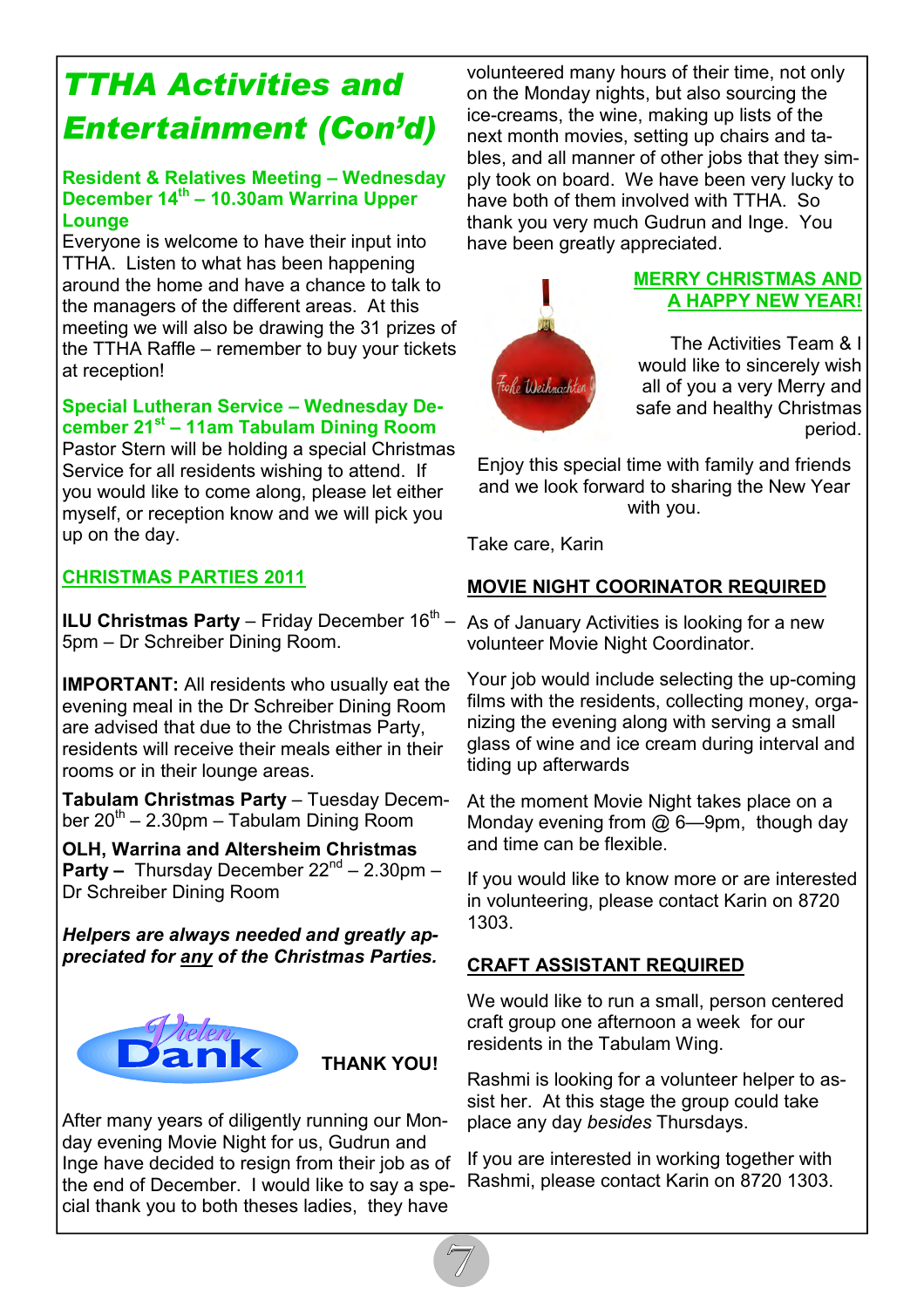# IN MEMORIUM

"Life is not measured by the number of breaths we take, but by the moments that take our breath away" Maya Angelou

During the months of October and November, we have farwelled the following residents:

Mrs Adelheid (Adela) Dimitriou, Mrs Annelies Reutel, Mrs Magdalena Strecker, Mrs Lorraine Neef, Mr Wilhelm (Bill) Imberger, Mrs Lotti Engebrecht,

We extended our condolences to the families of these residents and trust that all are at peace.

"Leben bedeutet zu lachen und zu sein in guten und in schlechten Zeiten, durchzuhalten, was auch immer unseren Weg kreuzen mag, zurueckzublicken und zu laecheln."



### For Sale in the Reception Foyer All Proceeds go to TTHA



### Piano Needed!

TTHA needs another piano. We are looking for one that is still in excellent to very good condition .



Please let Karin know if you can help on 8720 1303.



### Pool/Billard **Table**

Many of our residents would love to get together and play some pool or billiards.

To this end we are looking to find a very good quality table that could either be donated or bought at minimal cost.

> Can you help us? Contact Karin on 8720 1303.



Drawn: 14th December 2011 at R & R Meeting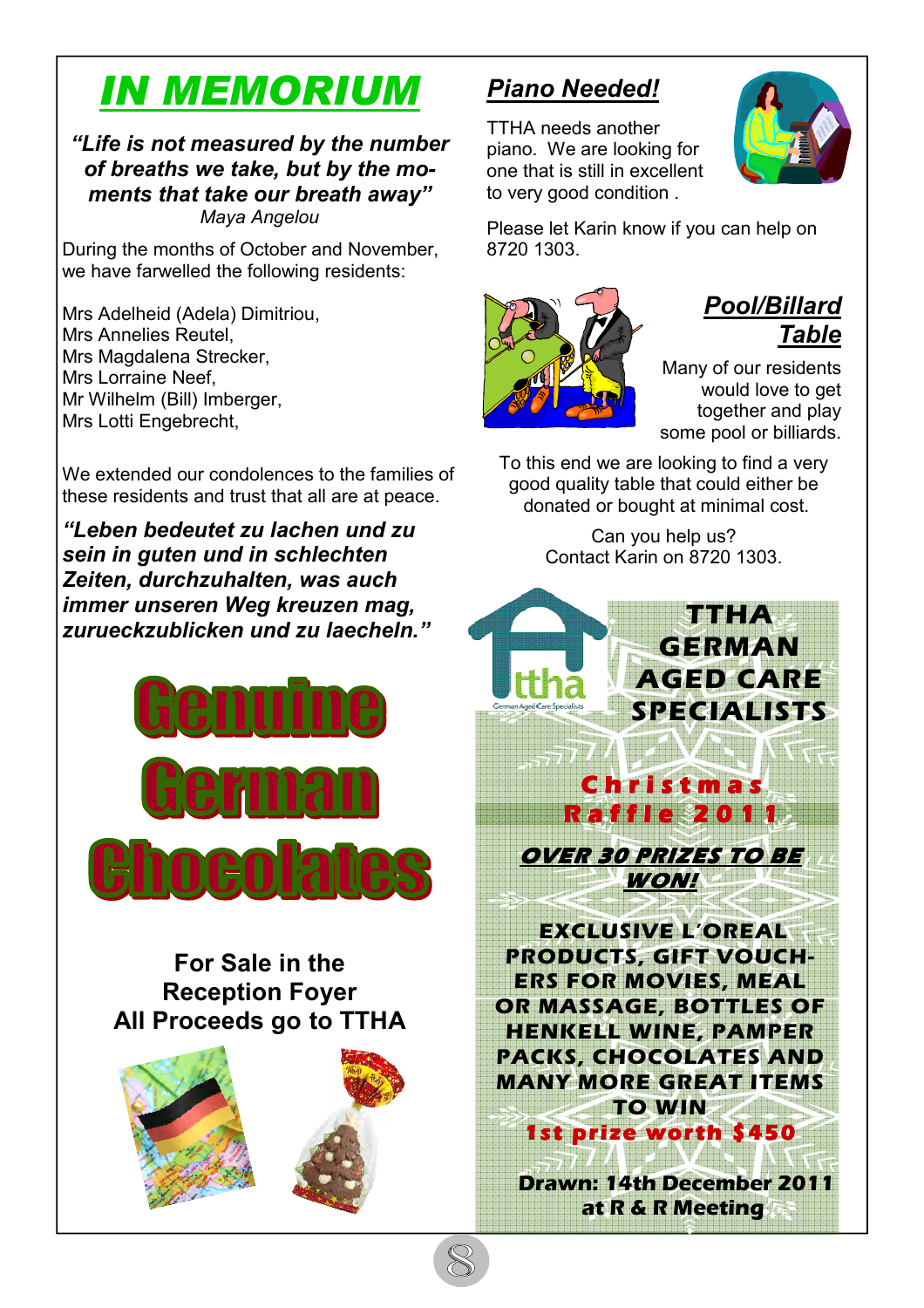Dear Residents, Family and Friends,

With the festive season once again just around the corner, our Activities Team is busy planning the various Christmas parties for TTHA.



So that we can have an idea of numbers for catering, if you are a family member or friend wishing to join in with one of the parties, it is absolutely essential *that you* **book.** Due to space constraints, we can only accept a maximum of 2 extra quests per resident, please contact Karin at Activites to discuss the possibilities (8720 1303).

### Independent Living Units Christmas Party

Friday December  $16<sup>th</sup> - 5.00$ pm Dr Schreiber Dining Room We request for catering requirements for that all Independent Living Unit Residents wishing to come please book by December 12<sup>th</sup>. This Christmas party is for the ILU Residents only. Thank you for your understanding in this matter.

### In House Christmas Parties

### Tabulam Wings

Tuesday 20th December 2011 - 2.30pm Tabulam Dining Room RSVP by  $16^{th}$  December

#### OLH Wings Warrina Wings Altersheim

Thursday 22nd December 2011 - 2.30pm Dr Schreiber Dining Room RSVP by 19<sup>th</sup> December





The TTHA Café will be open on Saturday 24th December and all residents and family members are welcome to come along and enjoy the festive celebrations of Christmas Eve.

Please be advised that the TTHA Café will be closed from: Sunday 25th December 2011 to Wednesday 4th January 2012